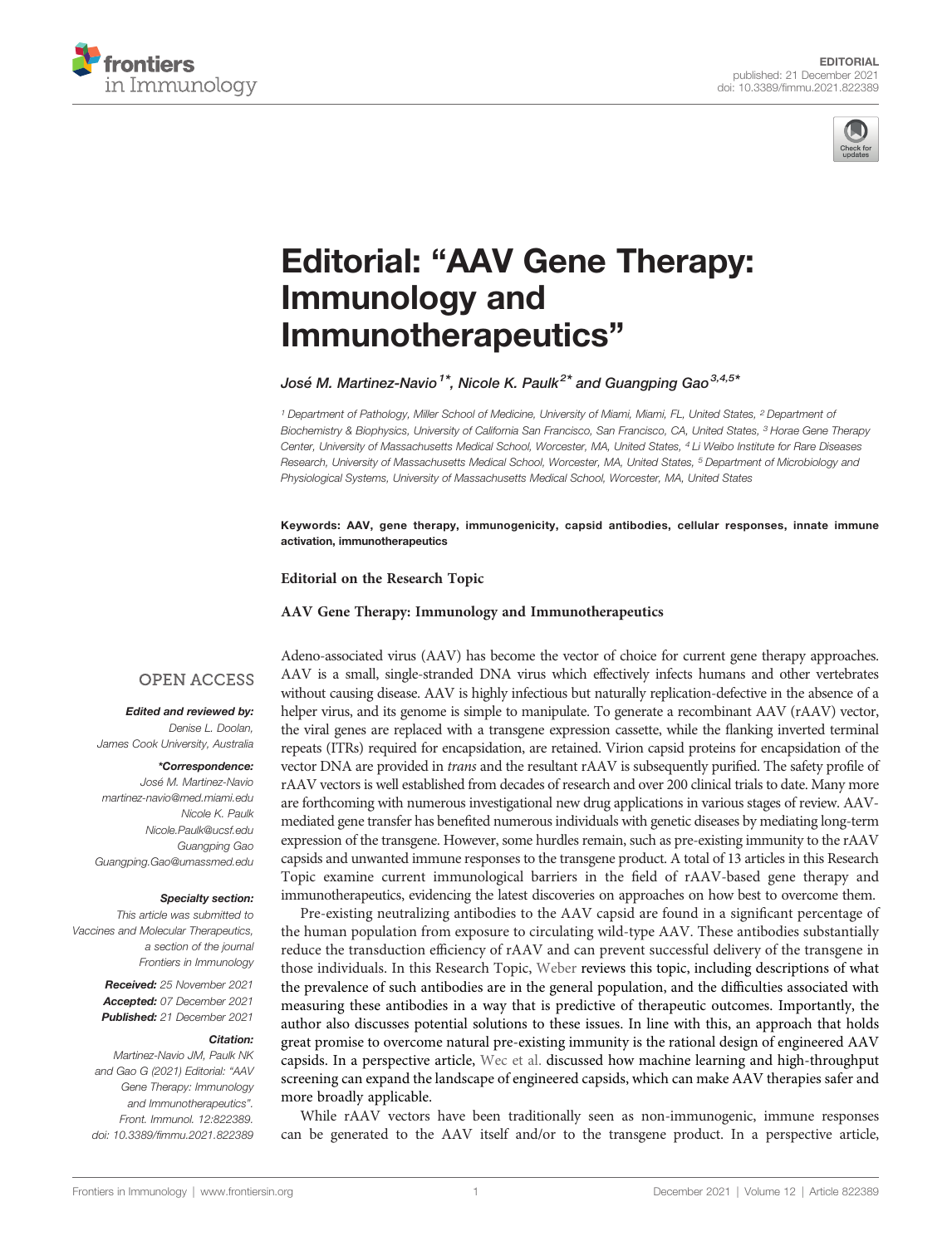[Hamilton and Wright](https://doi.org/10.3389/fimmu.2021.675897) discuss the inherent immunogenicity of the rAAV vectors, and how they can trigger both innate and adaptive immune responses (the latter including both cellular and humoral responses) and mediate complement activation. Innate immune responses can be triggered by the rAAV capsid, but also by the vector's DNA genome, which can trigger toll-like receptor 9 (TLR9) activation. TLR9 recognizes unmethylated CpG motifs (cytosine guanine dinucleotides) and is expressed in different sets of immune cells, including dendritic cells, macrophages, and other antigen presenting cells. Activation of TLR9 triggers the secretion of pro-inflammatory cytokines and the recruitment and activation of cytotoxic T-cells which can, in turn, mediate elimination of transduced cells. [Bertolini et al.](https://doi.org/10.3389/fimmu.2021.672449) have reported a deimmunization strategy that consists of removing these CpG motifs from the vectors. In a rodent model of hemophilia B, the authors have shown markedly reduced cytotoxic T-cell infiltration after intramuscular administration of CpG-depleted rAAV. Importantly, this approach resulted in improved preservation of transduced cells. Immune-mediated rejection and clearance of rAAV-transduced cells is a crucial issue during gene therapy. In a review focused on cellular responses, [Ertl](https://doi.org/10.3389/fimmu.2021.666666) has discussed how CD8 T-cells can recognize and destroy rAAV-transduced cells. Notably, ITRs flaking the transgene cassette in rAAV can be sensed by DNA damage response proteins in transduced cells. [Dudek and](https://doi.org/10.3389/fimmu.2021.660302) [Porteus](https://doi.org/10.3389/fimmu.2021.660302) have reviewed the current understanding of DNA damage response and innate immune activation to both genomes and capsids during early steps of vector transduction. As reviewed by [Chu and Ng,](https://doi.org/10.3389/fimmu.2021.658038) current strategies to prevent or ameliorate unwanted host immune responses during gene therapy include an array of potential pharmacological immunosuppressive and immunomodulatory regimens.

Post-translational modifications were recently discovered on rAAV capsids and could be contributing to the undesired immunogenicity seen in some gene-therapy recipients. Recent concerns regarding immunogenic responses to high-dose intravenous administration of rAAV has highlighted the need for extensive analysis of the preparations in order to identify and catalog potentially immunogenic vector lot components. In this Research Topic, [Rumachik et al.](https://doi.org/10.3389/fimmu.2021.657795) have described a mass spectrometry workflow to thoroughly analyze and characterize post-translational modifications in rAAV capsids and on potential host cell protein impurities carried over in the vector preparation. Extensive rAAV characterization promotes enhanced batch-tobatch consistency and is crucial for the development of safer and more reliable rAAV vectors.

Viral tropism, or the ability to infect a specific tissue or cell type, is a key factor to consider when selecting the most appropriate rAAV serotype for gene delivery. Viral tropism is largely determined by the rAAV capsid, and a variety of different capsid serotypes have been identified. When rAAV vectors are produced in the laboratory, an AAV2 ITR genome is engineered to contain the transgene of interest and the resulting recombinant genome is encapsidated in the preferred capsid. Depending on the desired target cells or tissues, different serotypes may be preferred. [Brown](https://doi.org/10.3389/fimmu.2021.730825) [et al.](https://doi.org/10.3389/fimmu.2021.730825) have developed an experimental and computational approach based on single-cell RNA sequencing to characterize in vivo viral

tropisms and uncover targeting biases. An additional potential source for immunogenicity against the rAAV-expressed transgene product is related to off-target delivery. Inadvertent transduction of antigen presenting cells (APCs) can result in presentation to the immune system, and trigger an immune response. To prevent this, [Muhuri et al.](https://doi.org/10.3389/fimmu.2021.674242) have used miRNA biding sites to efficiently block transgene expression in APCs. miRNAs are small non-coding RNAs that function in RNA silencing. By using miRNA binding sites specific for miRNAs found in APCs, but not in target cells, expression can be carefully ablated in APCs while sparing target tissues. rAAV vectors containing this detargeting strategy strongly inhibited cytotoxic T-cell activation and the generation of antibodies against the transgene. This approach mediated higher levels of transgene expression in vivo.

Although mostly used to treat monogenic diseases, gene-transfer mediated by rAAV can also be exploited to deliver immunotherapeutics, such as monoclonal antibodies. The coding sequence of properly characterized protective/neutralizing antibodies against a pathogen of interest can be delivered via rAAV, thus aiming to prevent or treat infectious diseases and confer long-lasting immunity. This strategy passively bypasses the immune system as no immune response to an immunogen is required. [Zhan et al.](https://doi.org/10.3389/fimmu.2021.673699) have reviewed this topic, highlighting how rAAVs can become game changers in our fight against transmissible diseases, including HIV, dengue, influenza and others. Interestingly, antigens of interest can also be delivered in rAAV vectors with the aim of conferring protection to a disease in the recipient. [Shahnaij](https://doi.org/10.3389/fimmu.2021.612910) [et al.](https://doi.org/10.3389/fimmu.2021.612910) have reported a vectored vaccination regimen against malaria that conferred full protection to malaria-parasite challenge in a rodent model. The vaccination regimen consisted of a prime with human adenovirus and a booster inoculation with AAV8, both encoding the Plasmodium falciparum circumsporozoite protein (a protein of the sporozoite's surface).

As depicted by [Rapti and Grimm](https://doi.org/10.3389/fimmu.2021.753467) in their review article, there is a continuous immunological and molecular race between AAV and its human host. Current and upcoming advances in rAAV gene therapy as described in the compelling articles of this Research Topic, promise safer and more broadly applicable therapies in the future. We invite you to read each of these enlightening papers and reflect on the Research Topic as a whole.

## AUTHOR CONTRIBUTIONS

All authors listed have made a substantial, direct, and intellectual contribution to the work and approved it for publication.

Conflict of Interest: GG is a scientific co-founder of Voyager Therapeutics, Adrenas Therapeutics and Aspa Therapeutics and holds equity in the companies. NP and GG are inventors on patents related to AAV-based gene therapies, some of which have been licensed to commercial entities.

The remaining author declares that the research was conducted in the absence of any commercial or financial relationships that could be construed as a potential conflict of interest.

Publisher's Note: All claims expressed in this article are solely those of the authors and do not necessarily represent those of their affiliated organizations, or those of the publisher, the editors and the reviewers. Any product that may be evaluated in